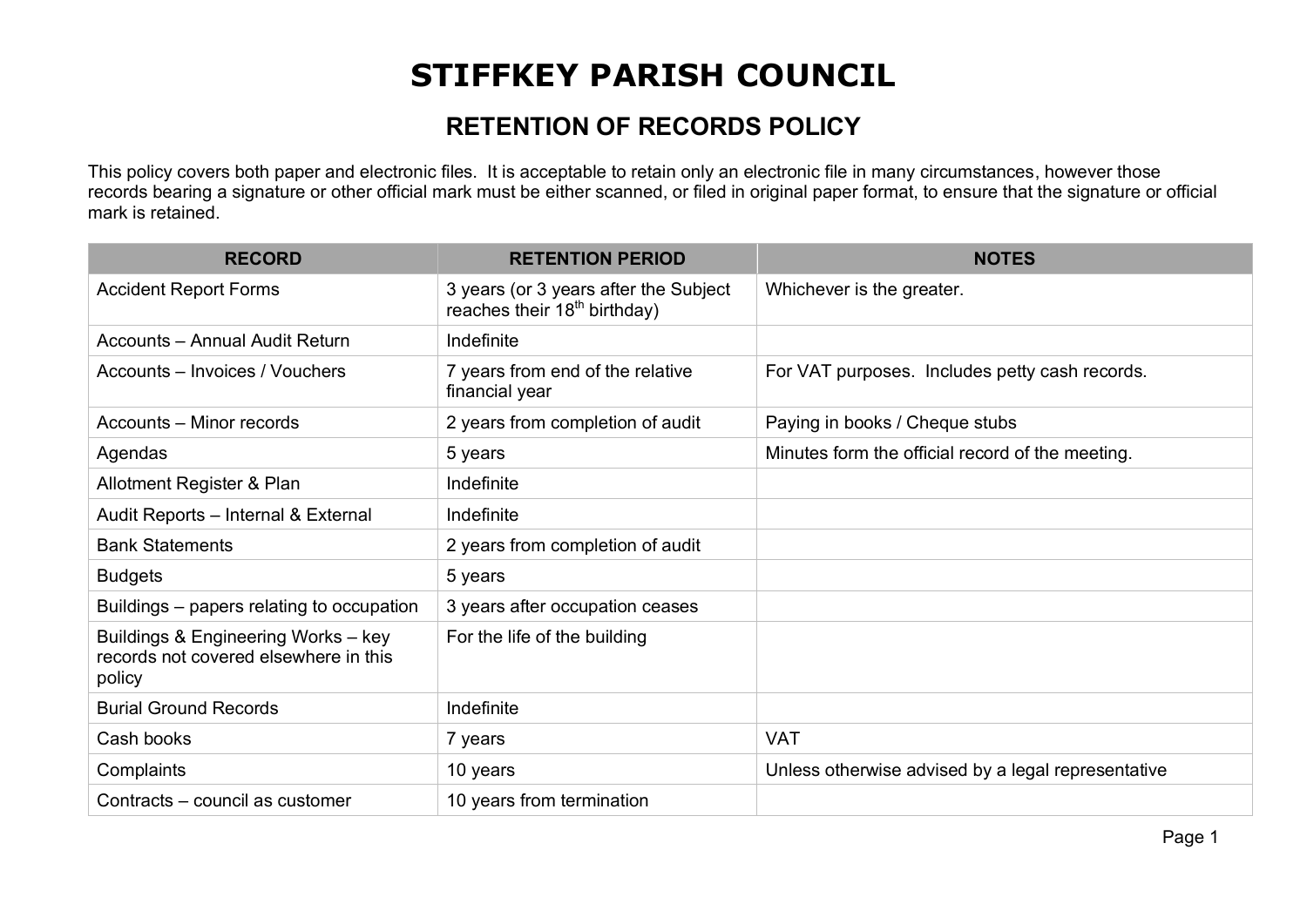| Contracts - council as supplier                 | 10 years from completion                                                                          | Eg building hire                                                                                            |
|-------------------------------------------------|---------------------------------------------------------------------------------------------------|-------------------------------------------------------------------------------------------------------------|
| Debtors records                                 | 7 years from discharge of debt                                                                    |                                                                                                             |
| Deeds of Title                                  | Indefinite                                                                                        |                                                                                                             |
| <b>Delivery Notes</b>                           | 2 months                                                                                          | Until payment of invoice is made                                                                            |
| <b>Demand Notes</b>                             | 7 years                                                                                           |                                                                                                             |
| <b>Diaries</b>                                  | 1 year after last date in diary                                                                   |                                                                                                             |
| <b>Employment Records - Major</b>               | 6 years after Subject leaves service<br>or until 70 <sup>th</sup> birthday, whichever is<br>later | Letters of appointment, contracts and variations, related<br>correspondence                                 |
| <b>Employment Records - Minor</b>               | 2 years                                                                                           | Annual Leave records, timesheets etc                                                                        |
| <b>Estimates</b>                                | 3 years                                                                                           |                                                                                                             |
| <b>Expense Claims</b>                           | 7 years                                                                                           |                                                                                                             |
| Inspection Records - eg Boilers etc             | Lifetime of item                                                                                  |                                                                                                             |
| <b>Insurance Policies</b>                       | Indefinite                                                                                        |                                                                                                             |
| Job Applications - Unsuccessful<br>applications | 6 months                                                                                          |                                                                                                             |
| <b>Land Surveys and Registers</b>               | Indefinite                                                                                        |                                                                                                             |
| Leases                                          | Indefinite                                                                                        |                                                                                                             |
| <b>Members Allowance Register</b>               | 6 years                                                                                           |                                                                                                             |
| Minutes - Full Council & Advisory Groups        | Indefinite                                                                                        | Full Council – signed copy to be kept in paper format.<br>Advisory Groups – copy to be kept electronically. |
| Minutes - Working Parties                       | 5 years after completion of subject<br>matter                                                     |                                                                                                             |
| Pay Roll - Salaries & Pension                   | 6 years                                                                                           |                                                                                                             |